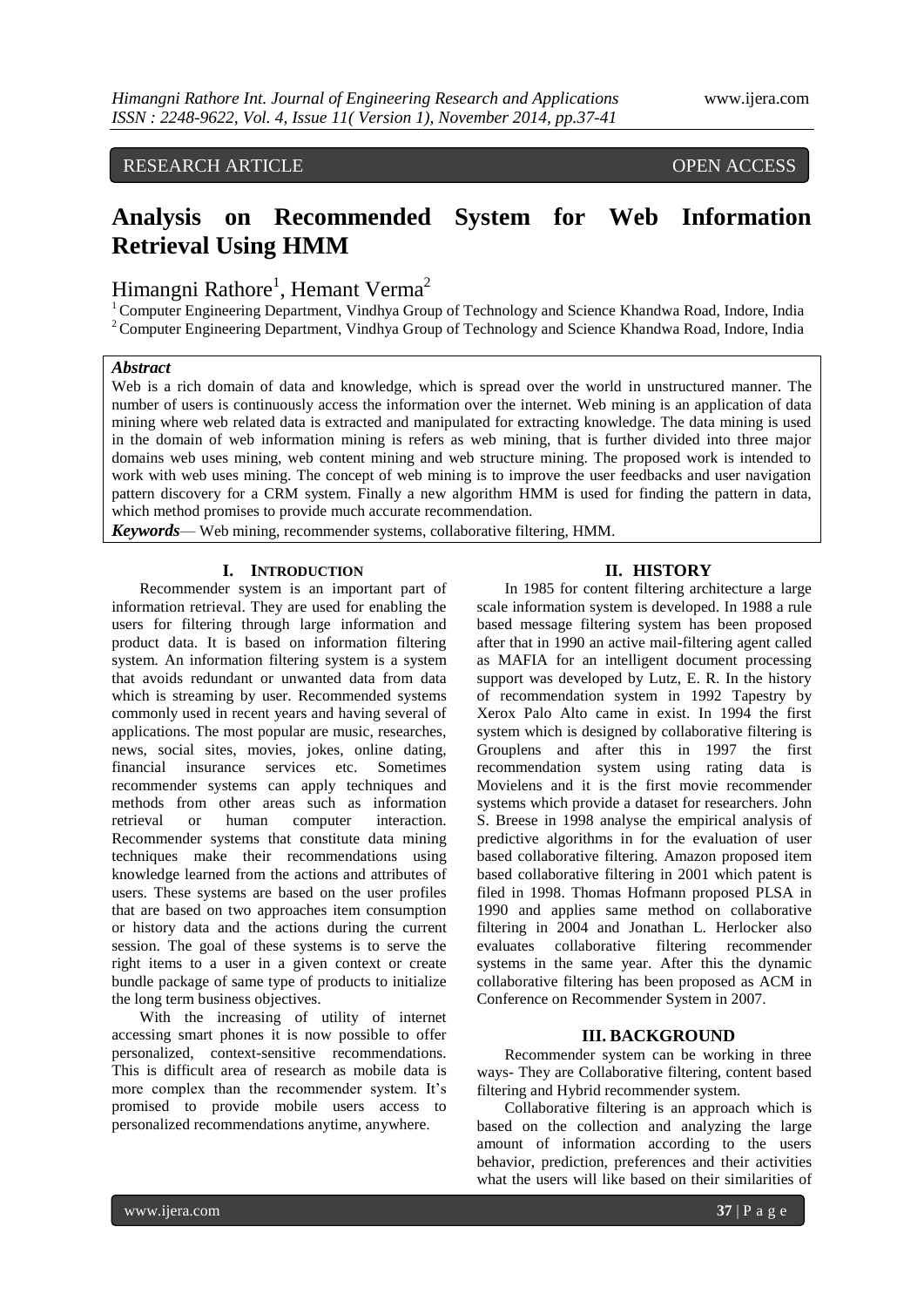other users. There are mainly three approaches for collaborative filtering. They are memory based approach, model based approach and hybrid recommenders.

Memory based approach in collaborative filtering is an earlier mechanism and it is used in many business systems. It is very useful and effective method. Two memory based collaborative filtering are neighborhood based collaborative filtering and item based or user based collaborative filtering.

data mining and machine learning. This collaborative filtering identifying the neighbors of an active user and prediction make according to the preferences on the new item. Some model based collaborative filtering are Bayesian networks, latent semantic models, clustering models.

Hybrid recommender system combines both the techniques memory based and model based collaborative filtering and improves the prediction performance.

| Categories of          | Techniques                                                                                                                                            | Advantages                                                                                                                                                 | Disadvantages                                                                                                                                                                                                             |
|------------------------|-------------------------------------------------------------------------------------------------------------------------------------------------------|------------------------------------------------------------------------------------------------------------------------------------------------------------|---------------------------------------------------------------------------------------------------------------------------------------------------------------------------------------------------------------------------|
| collaborative          |                                                                                                                                                       |                                                                                                                                                            |                                                                                                                                                                                                                           |
| filtering              |                                                                                                                                                       |                                                                                                                                                            |                                                                                                                                                                                                                           |
| Memory based<br>CF     | Neighbor based CF<br>Item based top N<br>recommendations.                                                                                             | No need to consider the<br>of<br>content<br>item<br>been<br>recommended.<br>Its implementation is easy.<br>New data can be added<br>easily.                | It is dependent on human<br>ratings.<br>When data are sparse it<br>decreases the performance.<br>Limited scalability for large<br>number of data sets.                                                                    |
| Model<br>based<br>CF   | Bayesian<br>network,<br>clustering<br>model,<br>latent<br>semantic<br>model, sparse factor<br>analysis,<br>probabilistic, markov<br>decision process. | Prediction performance is<br>improved. If the data are<br>sparse it can be handling<br>better. Having large amount<br>of scalability for large sets.       | Model building is expensive.<br>Sometimes having confusion<br>in scalability and prediction<br>performance.<br>$\mathbf{B}\mathbf{v}$<br>using<br>reduction<br>techniques<br>sometimes it loses<br>useful<br>information. |
| Hybrid<br>recommenders | CF<br>based<br>Content<br>recommender.<br>CF<br>Hybrid<br>combining<br>memory<br>based<br>model<br>and<br>based CF algorithm.                         | It overcomes the limitation<br>of CF content based or other<br>recommendations.<br>Prediction performance is<br>improved.<br>Overcome<br>of<br>scalability | Complexity<br>and<br>expensive<br>been<br>have<br>increased<br>for<br>implementation.<br>It usually<br>needs external<br>information<br>which is not available easily.                                                    |

Model based collaborative filtering is developed to find the patterns by using different algorithms of

# **IV. PROBLEM DOMAIN AND PROPOSED WORK**

This section of the given document includes the problem domain and the solution that are proposed in order to optimize the available system.

As collaborative filtering includes two methods such as memory based or model based collaborative filtering. Many new methods are come to propose by theory or experiments. Despite the considerable research there is no clarity that which method is best. The performance of different methods is continuously differing from other based on the problem. Mainly performance in collaborative filtering is depending upon the number of users, number of items and sparsity level.

In the World Wide Web there are various different domain and subjects can be found in same place. In order to find the more appropriate data or subject in this complex domain is a frustrating process. The main reason behind this is exploration and investigation about each and every subject linearly. In place of exploring all data in a particular domain, suggestion about the interesting products,

subject and domain is provide ease in finding the appropriate data over any web space. Web recommender systems are basically designed to support users for finding the interest oriented products or make enable to find the similar products in huge data base for e-commerce applications. To design and develop a recommender system there are basically two things required first behavioral analysis and then a predictive model. Both of these methods are help to design an accurate and efficient recommender system. Therefore the recommendation system leads two main aspects first, personalization of web data according to the user need and second user behavior approximation. The proposed work is motivated by [3] concept where using rating and social score of rating is used to decide and recommend a product. This feedback of any product and rating this may helpful for finding the content in some of cases. But this system is not considered some of aspect of real time recommendation systems, some of them are personalization of the end client behavior and time based behavior fluctuation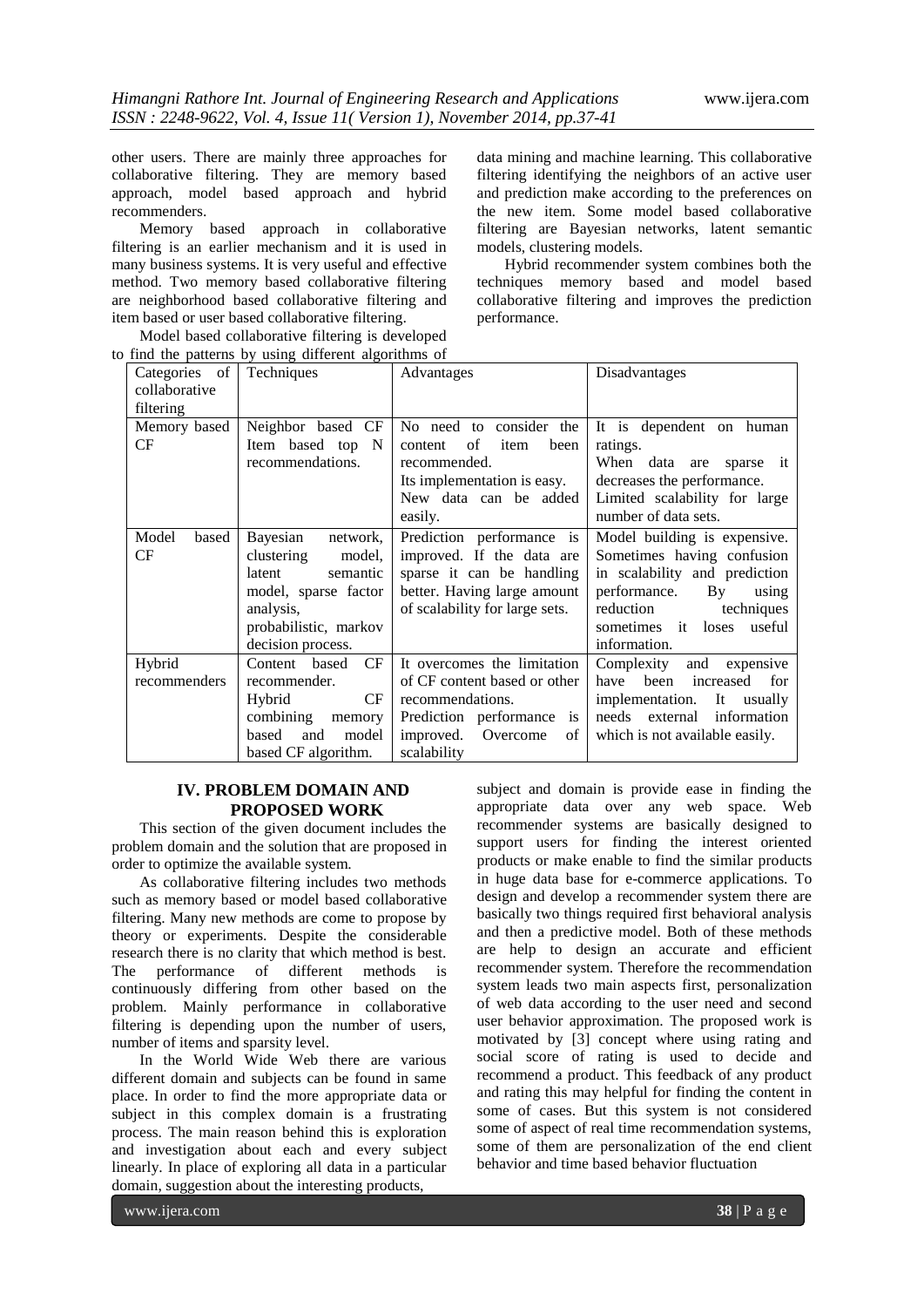This section includes the primary objectives of the proposed study work, these task are required to accomplish during study.

**Study of different recommendation systems:** in this phase of study various research papers and articles are required to explore for recent development and analysis of new works in direction of the recommender system.

**Propose, design and develop a new recommender system for web search engine:** in this phase of study a web personalization and user behavior analysis a new recommender system is required to design, where for personalization collaborative filter is used for finding the frequent web access pattern of data and according to their data accessing pattern a hidden markov model is used for predicting the recommended object.

**Performance analysis and comparative study:** after implementation of the proposed methodology the performance evaluation of system is required for justification. The performance of recommender system is evaluated using the accuracy, and precision. On the other hand the required resources are also computed in order to get the cost (in terms of memory and time consumed) of recommender system. To overcome the above described problem a new solution is suggested for finding the optimum solution. The suggested method is given using the figure.

To simulate the proposed system a client end based solution is suggested in this work, where at client end web activity of the client system is evaluated first using the web activity watch. That may help to store the transactional patterns for personalization and behavioral analysis. Which is further stored in a local database for future analysis of data. A frequent access pattern algorithm is implemented with the local data base by which in different time slices the data is differentiated according to the time. The timely divided data is processed using hidden markov model in timely fashion for finding the pattern in data, which method promises to provide much accurate recommendation.



This section of the document provides the study work using which algorithm the proposed model becomes implementable.

An HMM is a double embedded stochastic process with two hierarchy levels. It can be used to model much more complicated stochastic processes as compared to a traditional Markov model. An HMM has a finite set of states governed by a set of transition probabilities. In a particular state, an outcome or observation can be generated according to an associated probability distribution. It is only the outcome and not the state that is visible to an external observer.

An HMM can be characterized by the following [7]:

1. N is the number of states in the model. We denote the set of states'  $S = \{S1, S2, ... SN\}$ , where  $Si$ , i= 1;2;...;N is an individual state. The state at time instant t is denoted by qt.

2. M is the number of distinct observation symbols per state. The observation symbols correspond to the physical output of the system being modelled. We denote the set of symbols  $V = \{V1; V2; ... VM\}$ , where  $Vi, I = 1; 2; \dots M$  is an individual symbol.

3. The state transition probability matrix  $A = [a_{ij}]$ , where

 $a_{ii} = P(q_{t+1} = S_i | q_t = S_i), 1 \le i \le N; t = 1,2$ For the general case where any state j can be reached from any other state i in a single step, we have aij  $> 0$ for all i, j. Also,

$$
\sum_{j=1}^n a_{ij}, 1 \le i \le N
$$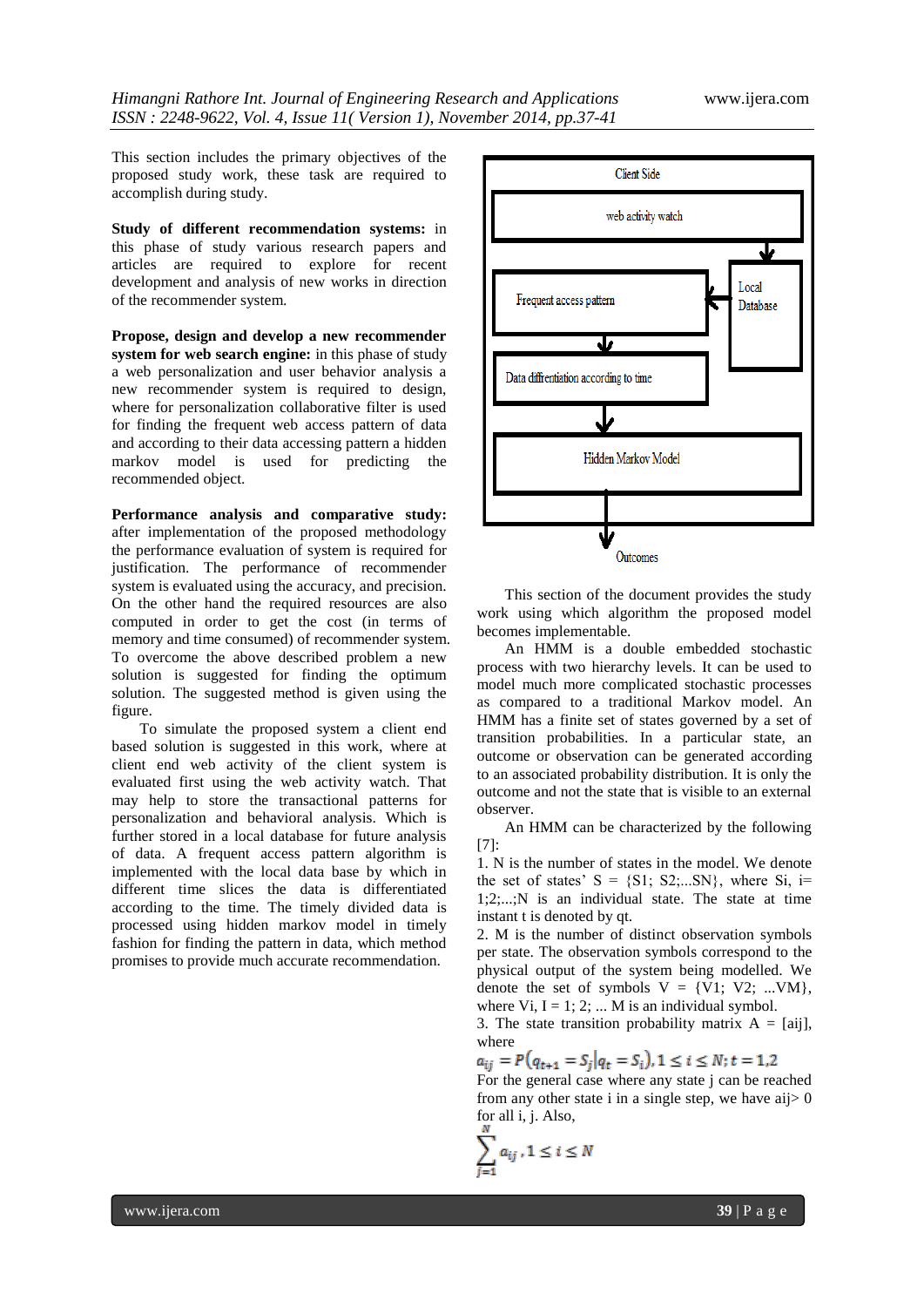4. The observation symbol probability matrix  $B =$  ${bj(k)}$ , where

$$
b_j(k) = P(V_k | S_j), 1 \le j \le N, 1 \le K \le M
$$
  

$$
\sum_{k=1}^{M} b_j(k) = 1, 1 \le j \le N
$$

5. The initial state probability vector  $= \pi i$ , where  $\pi_i = P(q_1 = S_i), 1 \leq i \leq N$ such that

$$
\sum_{i=1}^N \pi_i = 1
$$

6. The observation sequence  $O = O1$ ;  $O2$ ;  $O3$ ; ...OR, where each observation Ot is one of the symbols from V, and R is the number of observations in the sequence.

It is evident that a complete specification of an HMM requires the estimation of two model parameters, N and M, and three probability distributions A, B, and  $\pi$ . We use the notation  $\lambda = (A;$  $B; \pi$ ) to indicate the complete set of parameters of the model, where A, B implicitly include N and M.

An observation sequence O, as mentioned above, can be generated by many possible state sequences. Consider one such particular sequence  $Q = q1$ ;  $q2$ ; ...; qR; where q1 is the initial state. The probability that O is generated from this state sequence is given by

$$
P(O|Q,\lambda) = \prod_{t=1}^{k} P(O_t|q_t,\lambda)
$$

Where statistical independence of observations is assumed Above Equation can be expanded as

$$
P(O|Q, \lambda) = b_{q1}(O_1), b_{q2}(O_2), \dots, b_{qR}(O_R)
$$

The probability of the state sequence Q is given as  $P(Q|\lambda) = \pi_{q1} a_{q1q2} a_{q2q3} ... a_{qR-1qQ}$ 

Thus, the probability of generation of the observation sequence O by the HMM specified by can be written as follows:

$$
P(O|\lambda) = \sum_{\alpha \parallel Q} P(O|Q,\lambda) P(Q|\lambda)
$$

Deriving the value of  $P(O|\lambda)$  using the direct definition of is computationally intensive. Hence, a procedure named as Forward-Backward procedure is used to compute  $P(O|\lambda)$ .

The proposed work is evaluated and similarly various pre-existing models are also observed for finding the problem and solution which is appropriate for the given context of recommendation system design. In near future the proposed model is implemented using visual studio framework and the performance in terms of their predictive accuracy is measured in addition of that the resource consumption of the implemented system is also evaluated to estimate the efficiency of the given system.

#### **V. CONCLUSION**

Web contains a lot of information and data, this data and knowledge can be used for extracting the information. Apart from the available data on web pages there is more information available in form of web access log and their structures. Therefore mining and extracting information from these logs and structures are also helpful for various different application system designs. The proposed work is based on the web uses mining data where system accepts the input according to the user behaviour and finding pattern to provide ease in search a specific kind of product. Implementation of the proposed solution for web based recommendation system. We are expecting an efficient and adoptable recommendation system which provides ease in product selection and recommendation for ecommerce application domains. In addition of that the proposed methodology is also helpful for the web search and page rank algorithms According to the time varying user behaviour fluctuations.

#### **VI. ACKNOWLEDGMENT**

This research paper is made possible through the help and support from everyone, including: parents, teachers, family, friends, and in essence, all sentient beings. I would like to express my deep gratitude to **Mr. Ashish Tiwari**, my research supervisors, for their patient guidance, enthusiastic encourage-ment and useful critiques of this research work. He kindly read my paper and offered invaluable detailed advices on grammar, organization, and the theme of the paper. for his inspiring and encouraging attitude. Initially working out to this would have been a very tedious job if proper support was not presented from his side. I would also like to thank Mark F. Hornick, Dr.Sanjeev Dhawan, Mamta Lathwal, Pablo Tamayo and many more who provides me ancillary guideline to achieve desired goal. The concerning paper is only used for educational research and development purpose that is not tested for industrial protocols.

Finally, I offer my deep gratitude to my parents who have appreciated, encouraged and assisted in our endeavor.

## **REFERENCES**

- [1] *Extending Recommender Systems for Disjoint User/Item Sets: The Conference Recommendation Problem Mark F. Hornick*, Member, IEEE, and Pablo Tamayo, Member, IEEE Computer Society
- [2] *Clustering Web Log Files – A Review*, R. Suguna, D. Sharmila, International Journal of Engineering Research & Technology (IJERT), Vol. 2 Issue 4, April – 2013
- [3] *Study of Pre-processing Methods in Web Server Logs*, Dr. Sanjeev Dhawan, Mamta Lathwal, International Journal of Advanced